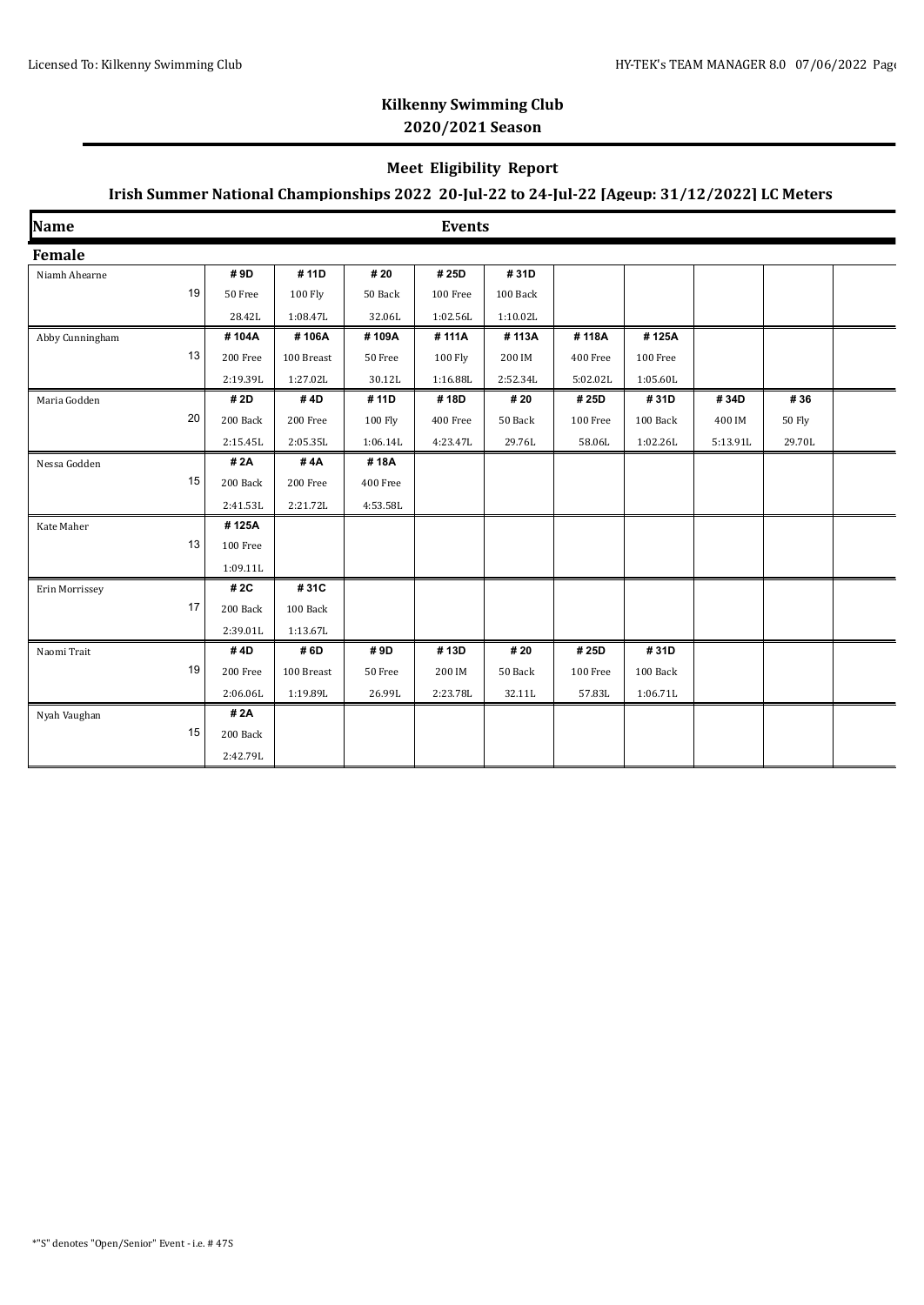### **Kilkenny Swimming Club 2020/2021 Season**

#### **Meet Eligibility Report**

## **Irish Summer National Championships 2022 20-Jul-22 to 24-Jul-22 [Ageup: 31/12/2022] LC Meters**

| Name                  |                         |                   |            | <b>Events</b>    |                |               |               |          |           |          |
|-----------------------|-------------------------|-------------------|------------|------------------|----------------|---------------|---------------|----------|-----------|----------|
| Male                  |                         |                   |            |                  |                |               |               |          |           |          |
| Marcas Bowen          | #5B                     | #21B              | #32B       |                  |                |               |               |          |           |          |
| 16                    | 100 Breast              | 200 Breast        | 100 Back   |                  |                |               |               |          |           |          |
|                       | 1:18.54L                | 2:52.26L          | 1:09.75L   |                  |                |               |               |          |           |          |
| Conor Carroll         | #101A                   | #103A             | #105A      | #112A            | #117A          | #126A         | #132A         | #135A    | #139A     |          |
| 13                    | 400 IM                  | 200 Free          | 100 Breast | 100 Fly          | 100 Free       | 400 Free      | 100 Back      | 200 IM   | 800 Free  |          |
|                       | 5:42.46L                | 2:23.44L          | 1:29.91L   | 1:16.59L         | 1:04.81L       | 4:55.46L      | 1:18.45L      | 2:43.56L | 10:36.17L |          |
| Aidan Cook            | #3D                     | #10D              | #17D       | #19              | #26D           | #32D          |               |          |           |          |
| 18                    | 200 Free                | 50 Free           | 100 Free   | 50 Back          | 400 Free       | 100 Back      |               |          |           |          |
|                       | 2:00.27L                | 25.17L            | 54.06L     | 28.84L           | 4:27.67L       | 1:02.68L      |               |          |           |          |
| Paddy Cuddihy         | #103B                   | #105B             | #110B      | #114B            | #117B          | #121B         | #126B         | #132B    | #135B     | #139B    |
| 14                    | 200 Free                | 100 Breast        | 50 Free    | 200 Back         | 100 Free       | 200 Breast    | 400 Free      | 100 Back | 200 IM    | 800 Free |
|                       | 2:12.13L                | 1:25.35L          | 27.60L     | 2:25.45L         | 59.38L         | 2:56.19L      | 4:34.43L      | 1:07.25L | 2:33.66L  | 9:29.94L |
| Fionn Drago           | # 5B                    | #21B              |            |                  |                |               |               |          |           |          |
| 16                    | $100\,\, {\rm B}$ reast | 200 Breast        |            |                  |                |               |               |          |           |          |
|                       | 1:18.07L                | 2:53.85L          |            |                  |                |               |               |          |           |          |
| Douglas Duffy         | #110B                   | #117B             | #132B      |                  |                |               |               |          |           |          |
| 14                    | 50 Free                 | 100 Free          | 100 Back   |                  |                |               |               |          |           |          |
|                       | 27.95L                  | 1:01.67L          | 1:13.86L   |                  |                |               |               |          |           |          |
| Arthur Johnson        | #32B                    |                   |            |                  |                |               |               |          |           |          |
| 16                    | 100 Back                |                   |            |                  |                |               |               |          |           |          |
|                       | 1:08.39L                |                   |            |                  |                |               |               |          |           |          |
| Conor Johnson         | #3D                     | #10D              | #12D       | #17D             | #28D           | #37           |               |          |           |          |
| 18                    | 200 Free                | 50 Free           | 100 Fly    | 100 Free         | <b>200 Fly</b> | <b>50 Fly</b> |               |          |           |          |
|                       | 1:59.89L                | 25.22L            | 57.63L     | 54.64L           | 2:12.69L       | 26.00L        |               |          |           |          |
| Ethan Kenny           | #5C                     |                   |            |                  |                |               |               |          |           |          |
| 17                    | $100\,\, {\rm B}$ reast |                   |            |                  |                |               |               |          |           |          |
|                       | 1:17.31L                |                   |            |                  |                |               |               |          |           |          |
| Oisin Marry           | #12B                    |                   |            |                  |                |               |               |          |           |          |
| 16                    | 100 Fly                 |                   |            |                  |                |               |               |          |           |          |
|                       | 1:08.43L                |                   |            |                  |                |               |               |          |           |          |
| Brogan Mc Aviney      | #3E                     | #10E              | #12E       | # 17E            | # 28E          | #32E          | #37           |          |           |          |
| 19                    | 200 Free                | 50 Free           | 100 Fly    | $100\ \rm{Free}$ | <b>200 Fly</b> | 100 Back      | <b>50 Fly</b> |          |           |          |
|                       | 2:02.09L                | 24.41L            | 56.41L     | 53.60L           | 2:09.32L       | 1:05.55L      | 25.77L        |          |           |          |
| Matthew Mc Aviney     | #10B                    | #12B              | #17B       | #28B             |                |               |               |          |           |          |
| 16                    | 50 Free                 | 100 Fly           | 100 Free   | <b>200 Fly</b>   |                |               |               |          |           |          |
|                       | 27.08L                  | 1:05.01L          | 59.36L     | 2:26.59L         |                |               |               |          |           |          |
| James Mc Donald       | #14D                    | #32D              |            |                  |                |               |               |          |           |          |
| 18                    | 200 Back                | $100\text{ Back}$ |            |                  |                |               |               |          |           |          |
|                       | 2:26.60L                | 1:08.01L          |            |                  |                |               |               |          |           |          |
| Alex Mc Lelland-Maher | # 5E                    | #12E              | #28E       | #30              | #37            |               |               |          |           |          |
| 20                    | $100\,\, {\rm B}$ reast | 100 Fly           | 200 Fly    | 50 Breast        | 50 Fly         |               |               |          |           |          |
|                       | 1:07.32L                | 56.86L            | 2:08.94L   | 30.01L           | 25.43L         |               |               |          |           |          |
| Sean Morrow           | #21B                    |                   |            |                  |                |               |               |          |           |          |
| 16                    | 200 Breast              |                   |            |                  |                |               |               |          |           |          |
|                       | 2:52.65L                |                   |            |                  |                |               |               |          |           |          |